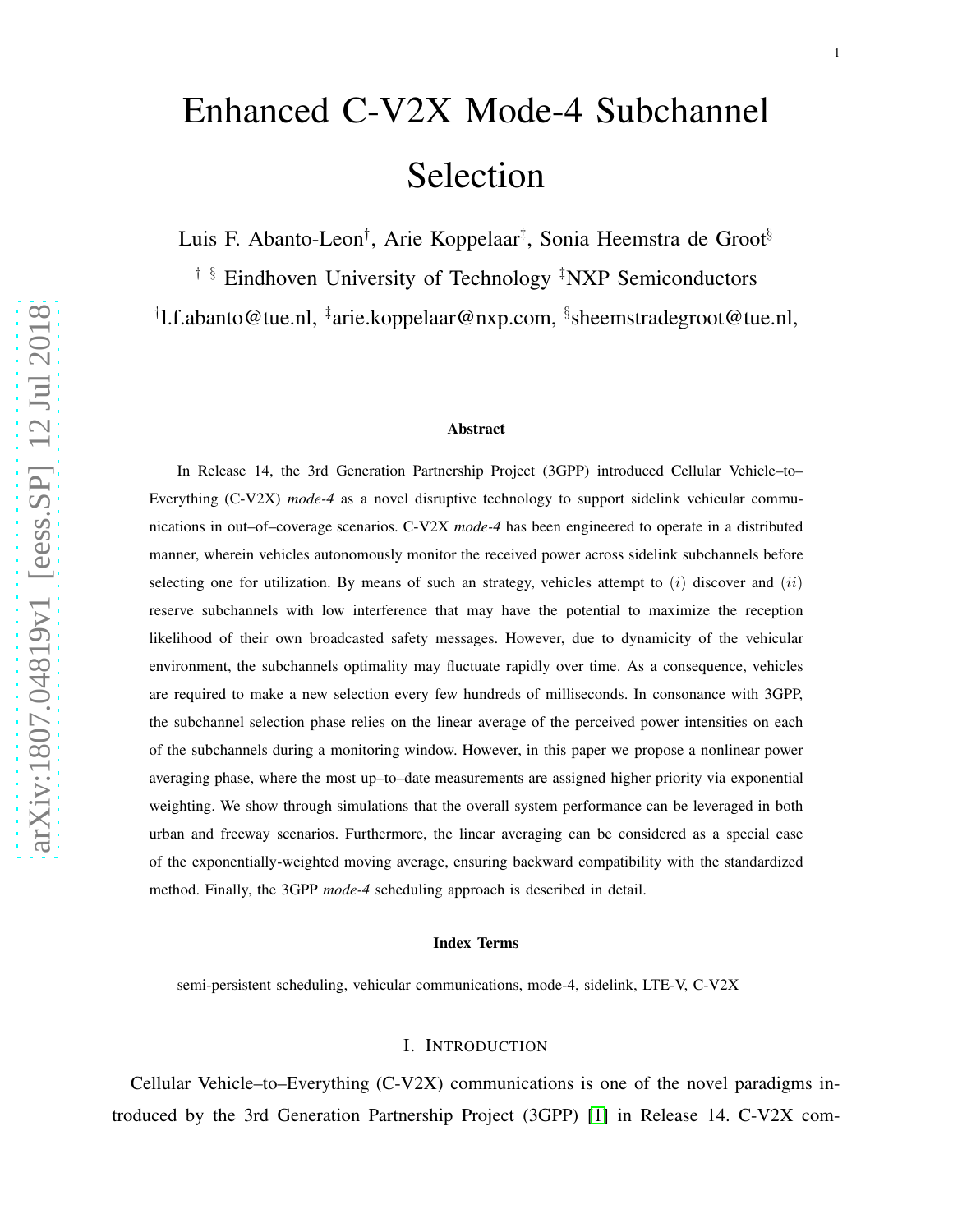2

munications has been devised to be a dependable technology with the capability of displaying robustness in highly dynamic vehicular scenarios with varying densities, while satisfying stringent latency and reliability requirements. Thus, C-V2X has the potential to become a propitious asset that can be advantageously exploited in several application areas. For instance, vehicles with communication attributes may assist in preventing accidents and reducing the number of casualties [\[2\]](#page-11-1). Similarly, these communications capabilities can also be harnessed to optimize road traffic flow, which is anticipated to produce a plethora of positive impacts across several dimensions.

Within C-V2X, two operation modalities are described: *mode-3* and *mode-4* [\[1\]](#page-11-0). The former one is a centralized scheme that relies on the availability of cellular infrastructure such as eNodeBs in order to distribute the available sidelink subchannels among the vehicles in coverage. eNodeBs may pursue multiple different criteria to accomplish such an objective. For instance, [\[3\]](#page-11-2) considers a single sub-band setting where a sequential heuristic approach is proposed in order to maximize the reuse distance among vehicles broadcasting in the same subchannel, and thus leading to co-channel interference (CCI) reduction. On the other hand, [\[4\]](#page-11-3) describes a multiple sub-band setting where maximization of the system sum-capacity is sought based on the subchannels signal–to–interference–plus–noise ratio (SINR) that vehicles report to eNodeBs. Furthermore, [\[5\]](#page-11-4) extends the previous work including additional constraints where differentiated QoS requirements per vehicle are considered. Regardless of the optimization criteria, once an eNodeB has computed a suitable distribution of subchannels, vehicles will be notified of the resultant allocation via downlink. Thereupon, vehicles will engage in sidelink direct communications with their counterparts using the allotted resources. Contrastingly, *mode-4* has been devised to operate in the absence of network coverage. In particular, such kind of situations might arise when cellular infrastructure has not been deployed in the area or when network coverage is not reliable enough to reckon on. As a consequence, vehicles will have to monitor the received power intensity on each subchannel and select a suitable one for utilization. Expressly, a vehicle will self-allocate a subchannel which may be unoccupied or experiences low interference in order to improve the likelihood of its own transmitted messages being received reliably. Although difficult to guarantee as a result of  $(i)$  the distributedness of the scheme and  $(ii)$  the unpredictability of channel fluctuations in the environment—by means of such an strategy of *sensing before selecting*—not only do vehicles attempt to improve the reception probability of their messages but also strive not to impinge on the conditions of other subchannels being reserved by neighboring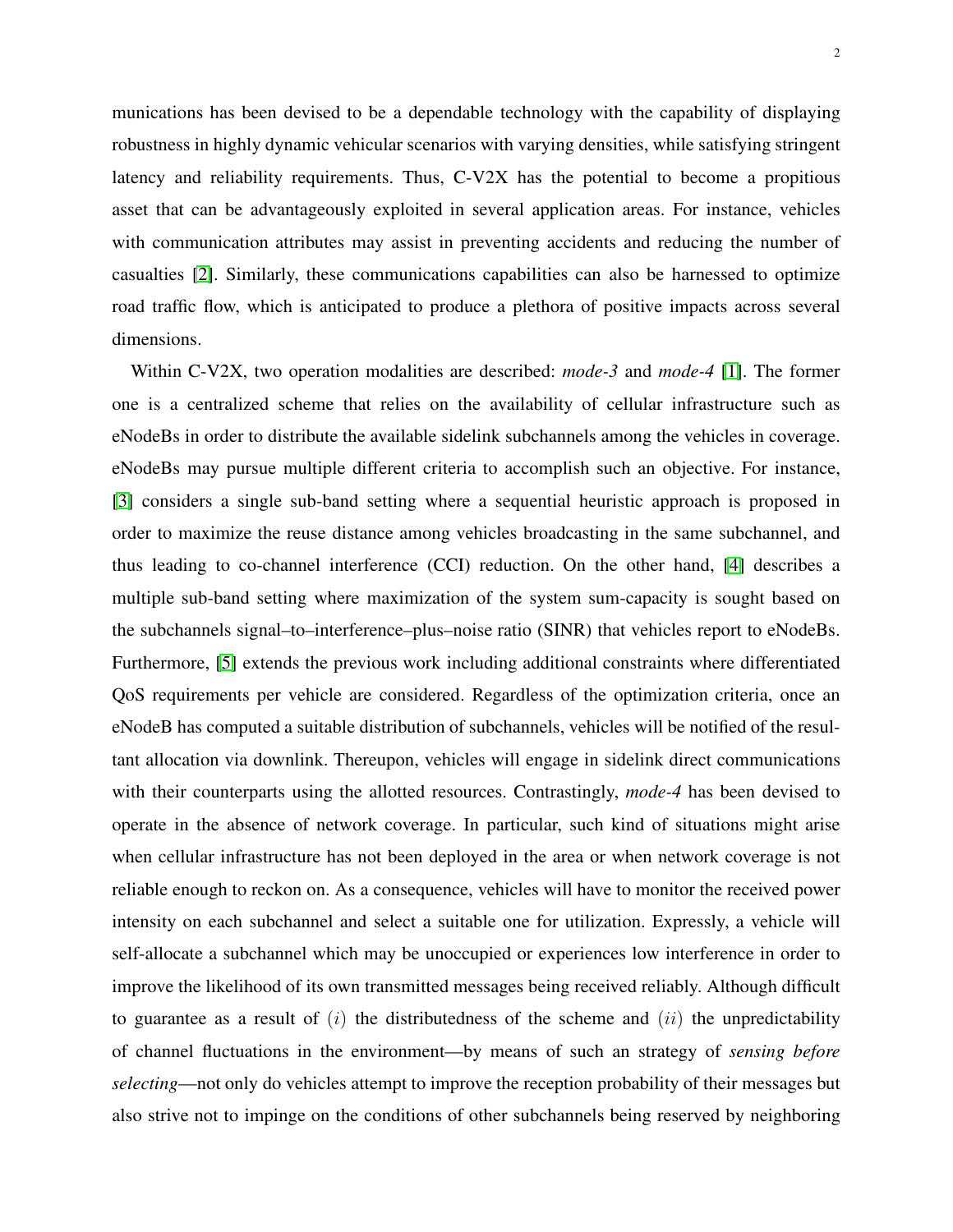vehicles. In this manner, every vehicle in the system continuously endeavors to maintain an equilibrium point where interference can be minimized.

The comparative advantage of *mode-3* is the more efficient utilization of subchannels that can be attained as a consequence of the humongous knowledge that eNodeBs can collect from all vehicles in coverage. Therefore, conflict-free subchannel assignments with minimal interference are realizable. Nonetheless, signaling between vehicles and eNodeBs via uplink/downlink constitutes a challenging task in terms of the rigorous latency exigencies that are required. Conversely, in *mode-4* there is no need of a central controller to dictate assignments and therefore latency due to data collection is nonexistent. A noticeable drawback of *mode-4* is the restricted local knowledge of each vehicle, which may cause the most satisfactory subchannels not to be always selected. Furthermore, due to incoordination, several vehicles may compete over the same subset of subchannels, and therefore leading to persistent conflicts and severe packet reception ratio (PRR) degradation.

In order to diminish the occurrences of conflicts, 3GPP standardized a semi-persistent scheduling (SPS) scheme whereby vehicles can reserve subchannels on a quasi-steady basis—in the order of a few hundreds of milliseconds—until re-scheduling is required. Thus, any receiving vehicle is capable of acquiring a degree of understanding on the subchannels utilization since shortterm predictability is presumed. In dense scenarios, however, most of the subchannels might be under utilization and therefore vehicles must guide their selection based on the received power intensity, i.e. potential interference. When the reservation period of a subchannel has expired, a vehicle may have to process a new selection. This procedure consists in  $(i)$  monitoring the received power on every subchannel during an observation window;  $(ii)$  performing linear power averaging over such measurements in order to synthesize a metric representative of the interference level per subchannel; and finally  $(iii)$  randomly selecting a subchannel among the best candidates. It has been proved by 3GPP through extensive simulations that such an strategy is consistent and robust enough to provide a fair basis of knowledge for vehicles to make a convenient selection while reducing the amount of concurrent conflicts. Given the necessity of further boosting reception reliability of messages, we propose a slight modification in the subchannel selection stage. Instead of relying on power linear averaging [\[1\]](#page-11-0), in the proposed approach the most recent measurements—within the observation window—are prioritized with higher weighting factors whereas received power intensities collected earlier in time are assigned lesser values. To wit, the most up-to-date values are more relevant for subchannel selection as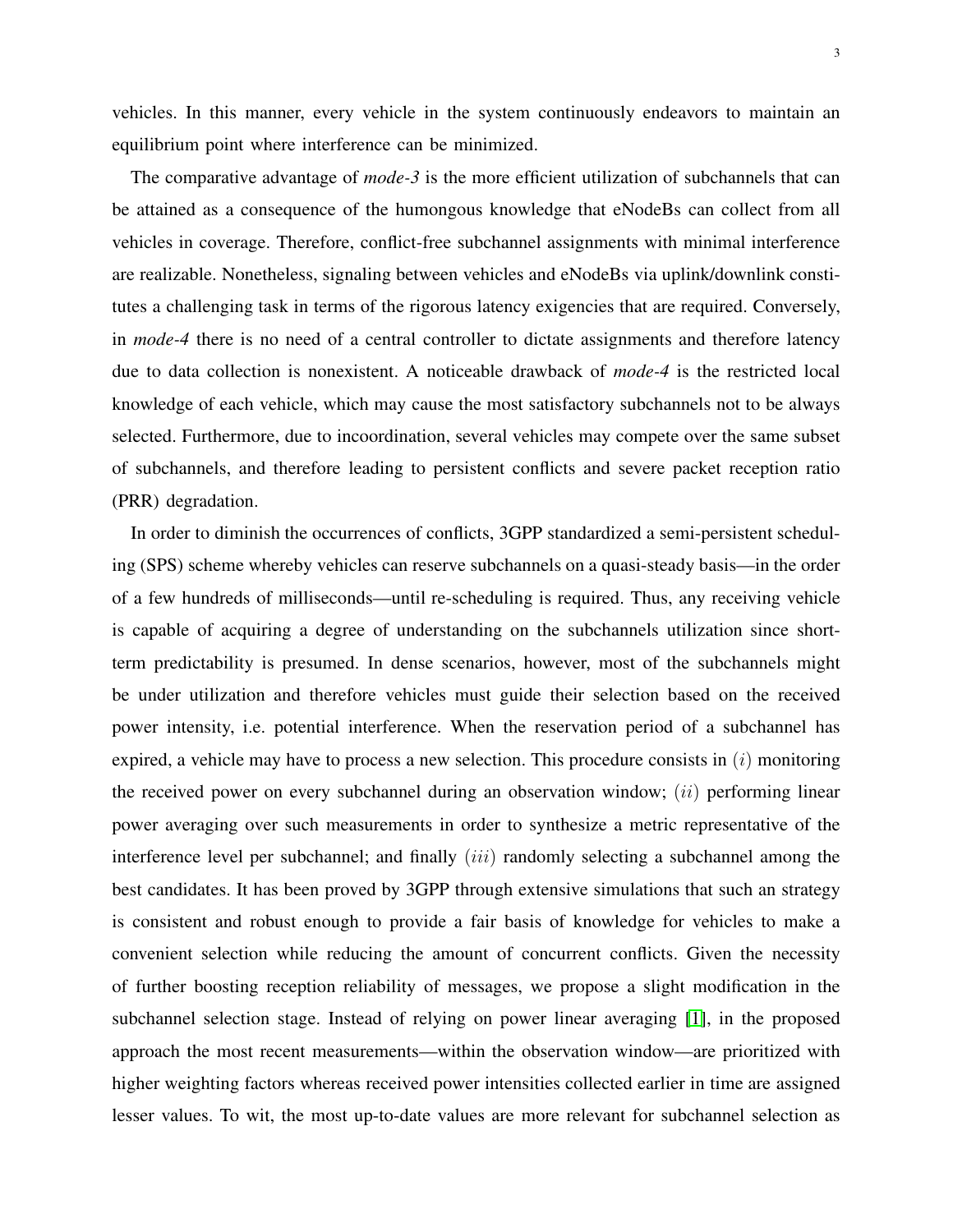<span id="page-3-0"></span>

Fig. 1: C-V2X *mode-4* scheduling

these are representative of the current and short-term future utilization patterns. In addition, an optional feature allows vehicles to omit re-scheduling and reselect the currently reserved subchannel with some probability [\[6\]](#page-11-5) [\[7\]](#page-11-6). We show through simulations that this profile attribute perfectly dovetails with the introduced exponentially-weighted moving average and can further boost the overall performance of the whole system.

The paper is structured as follows. In Section II, the 3GPP SPS scheduling scheme for *mode-4* communications is explained in detail. Section III describes the proposed exponential weighting variant for power averaging. Section IV is devoted to discussing simulation results obtained from real vehicular traces. Finally, Section V summarizes the conclusions of our work.

## II. 3GPP MODE-4

We have considered a 10 MHz intelligent transportation systems (ITS) channel for exclusive support of sidelink vehicular communications. Thus, the whole channel is divided into several time-frequency resource partitions—hereinafter called subchannels. Each has dimensions of one subframe (1 ms) in time and a number of resource blocks (RBs) in frequency. A subchannel is assumed to be capable of carrying a cooperative awareness message (CAM) and consists of two main components: data and control. The former one is also known as transport block (TB) and carries important information of each vehicle, e.g. position, speed, direction, etc. [\[8\]](#page-11-7). The latter portion is known as sidelink control information (SCI) [\[1\]](#page-11-0) and transports relevant parameters such as modulation and coding scheme (MCS), the number of resource blocks per subchannel,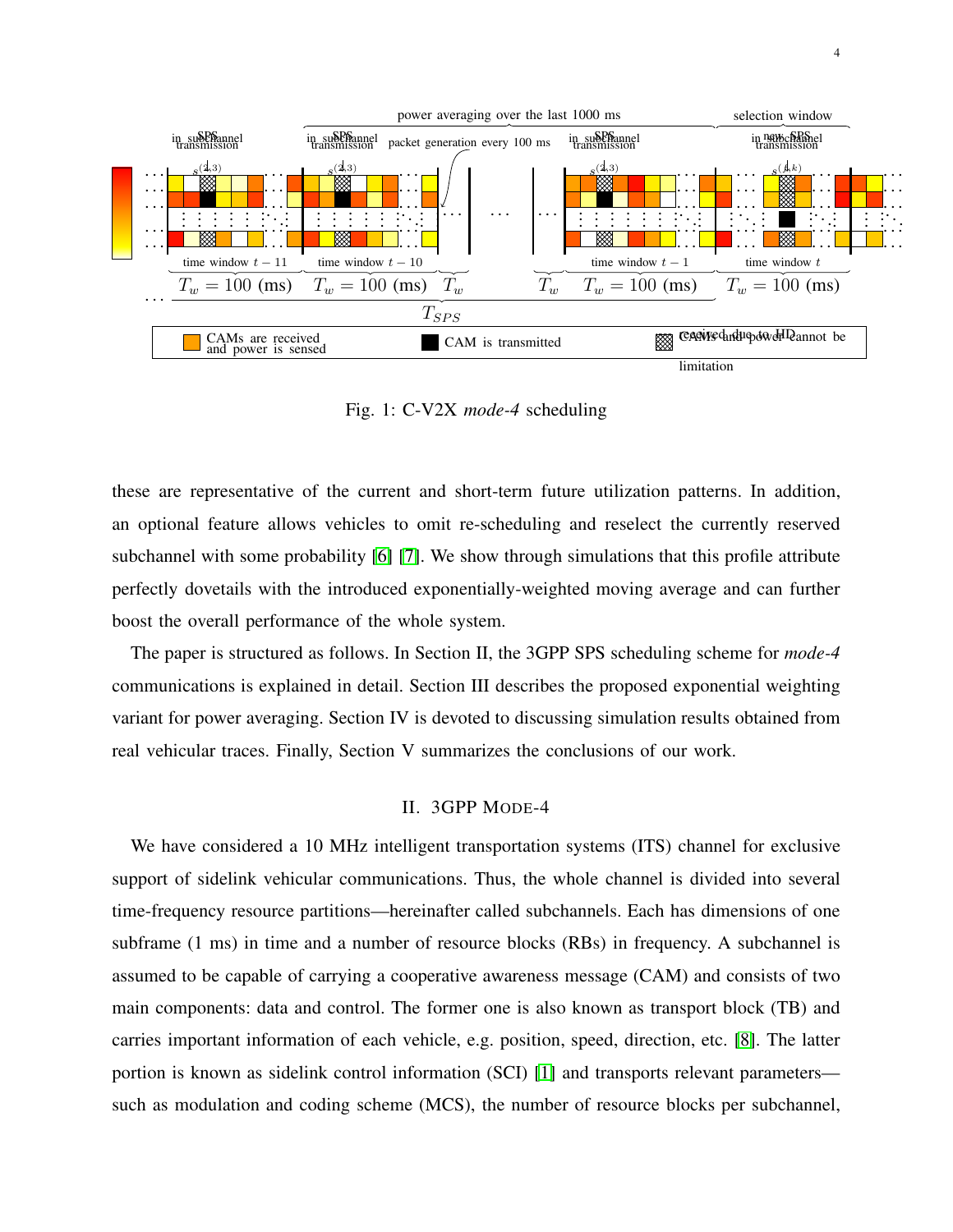<span id="page-4-0"></span>
$$
\varepsilon_i^{(n,f,k)} = \begin{cases}\n\sum_{j=\{u|v_u \in \mathcal{V}^{(n,k)}\}} I_p P_j \frac{G_t \cdot G_r}{\mathcal{X}_{ij}^{(n)} \cdot PL_{ij}^{(n)}} + P_\sigma, & \text{if } k = \{m \mid \mathcal{S}_i^{(n)} \cap \{s^{(1,m)}, s^{(2,m)}, \dots, s^{(F,m)}\} = \emptyset\} \\
& \infty, & \text{otherwise}\n\end{cases}
$$
\n(1)

priority of the message, etc.—that will be employed for TB decoding and scheduling. In this work we have assumed a nominal message rate of  $\Delta_{CAM} = 10$  Hz for all the vehicles in the system, and therefore the maximum amount of time divisions is 100. When a vehicle self-allocates a subchannel in a semi-persistent manner, it will periodically broadcast on such resource during  $T_{SPS}$  ms, upon whose termination a new reservation will be required. For instance, Fig. [1](#page-3-0) depicts the transmission and reception instances from a single vehicle perspective. It can be noticed that subchannel  $s^{(2,3)}$ —located at the intersection of sub-band  $f = 2$  and subframe  $k = 3$ —is being persistently utilized every  $T_w$  ms and such reservation pattern remains unchanged during  $T_{SPS}/T_{w}$  consecutive time windows. Then—at the packet generation instance in the last reserved time window  $t - 1$ —the vehicle selects its next SPS subchannel. In the following, we proceed to describe the 3GPP *mode-4* scheduling scheme in more detail.

# *A. Stage 1: Power Sensing*

Within a 10 MHz ITS channel, there exist F sub-bands adjacent in frequency. Let  $s^{(f,k)}$  denote the subchannel in sub-band f (for  $f = 1, 2, ..., F$ ) and subframe k (for  $k = 1, 2, ..., 100$ ) as depicted in Fig. [1.](#page-3-0) Thus,  $S = \{s^{(1,1)}, s^{(1,2)}, \ldots, s^{(F,100)}\}$  represents the complete set of  $|S|$  = 100F subchannels for allocation. Since the value of  $T_{SPS} = \{500, 600, \ldots, 1500\}$  is randomly drawn by each vehicle from a set of predetermined values [\[6\]](#page-11-5), the reservation period changes on a per vehicle basis, thus contributing to decorrelating the scheduling procedure among vehicles. During any specific time window n, a vehicle  $v_i$  is persistently transmitting a CAM message of size  $M_{CAM}$  bytes on a determined subchannel. Due to half-duplex PHY assumption, vehicle  $v_i$  will be able to either transmit or receive at a time. Thus, as illustrated in Fig. [1,](#page-3-0) the CAM messages in some subchannels and therefore their power intensities will not be received by the vehicle. Let  $\varepsilon_i^{(n,f,k)}$  $\sum_{i=1}^{(n,j,k)}$  denote the received power perceived by vehicle  $v_i$  on a RB belonging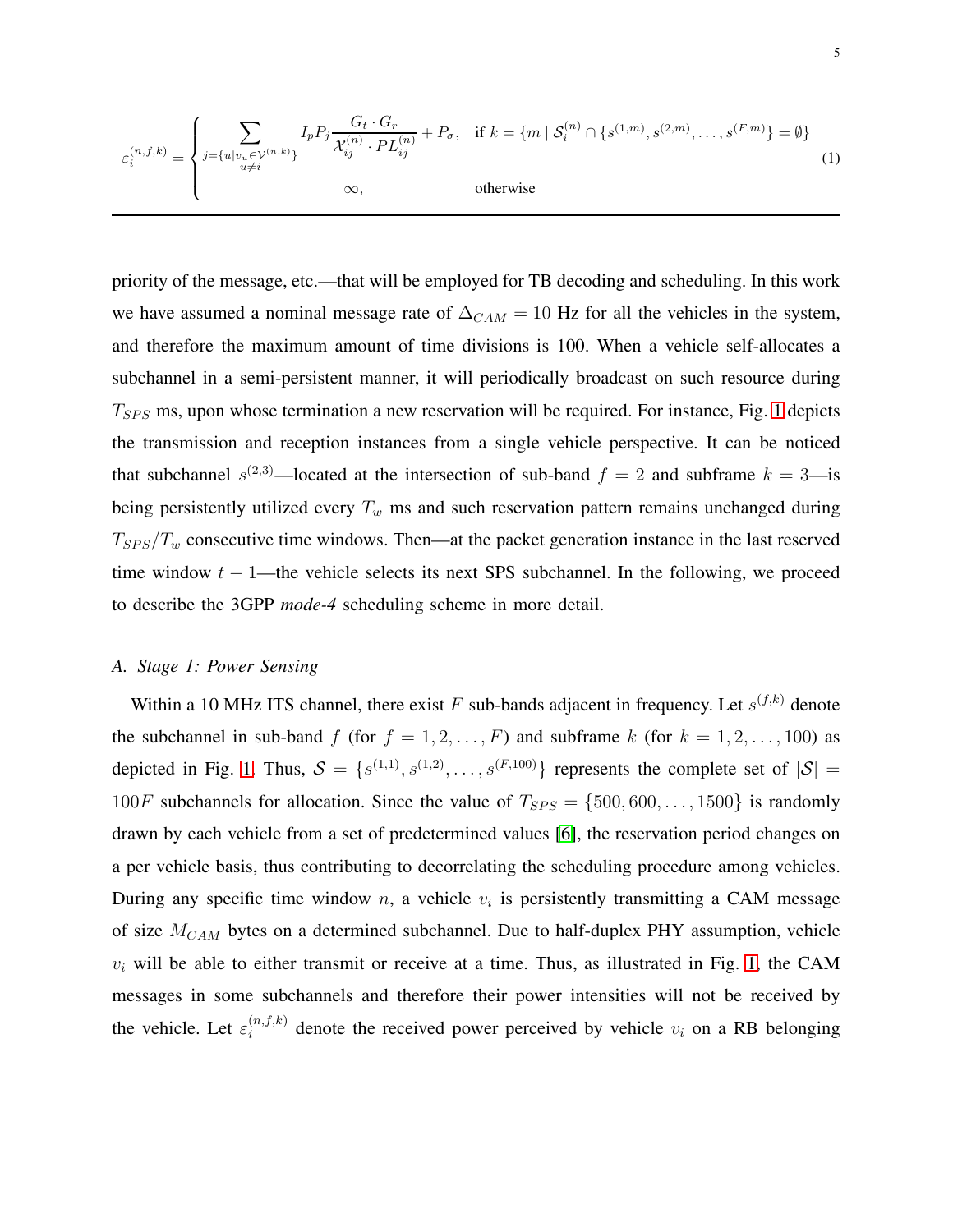to subchannel  $s^{(f,k)}$  at any time window n. The power is computed as shown in  $(1)^{1}$  $(1)^{1}$  $(1)^{1}$ , where  $\mathcal{V}^{(n,k)}$  represents the set of all the vehicles  $v_j$  broadcasting on subchannels of subframe k in time window *n*. On the other hand,  $S_i^{(n)}$  $v_i^{(n)}$  denotes the subset of subchannels that vehicle  $v_i$ is utilizing in the current subframe  $n^2$  $n^2$ . Note from [\(1\)](#page-4-0) that every subchannel belonging to a subframe—where vehicle  $v_i$  has broadcasted—has had its power intensity set to  $\infty$ . The reason to this procedure is that the power could not be sensed due to half-duplex limitations and in order to preclude the selection of subchannels in unmonitored subframes, such power levels were assigned high values. The normalized RB transmit power of vehicle  $v_j$  is represented by  $P_j = P_T$ , which is assumed to be the same for all units. The antenna gains of the transmitter and receiver are  $G_t$  and  $G_r$ , respectively. The parameter  $\mathcal{X}_{ij}^{(n)}$  is a log-normal random variable with standard deviation  $\mathcal{X}_{\sigma}$  representing the shadowing experienced by the link between vehicles  $v_i$ and  $v_j$  at time window n. In addition,  $PL_{ij}^{(n)} = \max\{PL_{ij}^{(n, \text{free-space})}, PL_{ij}^{(n, B_1)}\}$  depicts the path loss between  $v_i$  and  $v_j$ . The first term represents the power attenuation based on the free-space model whereas the second term has been computed according to WINNER + UMi  $(B_1)$  [\[9\]](#page-11-8) specifications.  $P_{\sigma}$  represents the normalized noise floor per RB.  $I_p$  is a factor that represents the influence of either co-channel interference (CCI) or in-band emissions (IBE) contributed by the any vehicles using subchannels of subframe  $k$ .  $I_p$  is defined as the element in position  $|p - f + 1|$  of a vector I, where  $p = \{\tilde{f} \mid s^{(\tilde{f},k)} \in S_j\}$ . The elements of vector I represent the average energy level leaked from adjacent subchannels. For instance, in a configuration with  $F = 3$  sub-bands,  $I = [1 \ 0.0047 \ 0.0015]$  whereas for  $F = 4$ ,  $I = [1 \ 0.0047 \ 0.0015 \ 0.0005]$ . In-band emissions, path-loss and correlated shadowing have been modeled as specified in [\[10\]](#page-11-9). Thus, the average power  $\tilde{\varepsilon}_i^{(n,f,k)}$  $i^{(n,j,k)}$  perceived by vehicle  $v_i$  at time window n is computed on the basis of measurements during the previous 10 time windows  $\{n-1, n-2, \ldots, n-1000\}$ —i.e. a total of 1000 ms—where each subchannel will be averaged over 10 power samples.

#### *B. Stage 2: Subchannels Categorization*

Some subchannels will be excluded from selection based on the intensity of the (linear) average received power—obtained from the reference signals of the TB. Thus, if the average PSSCH-

<span id="page-5-0"></span><sup>&</sup>lt;sup>1</sup>It is important to specify that the received power in this stage is calculated considering only the RBs pertaining to the reference signals within the TB. This metric is referred to as Physical Sidelink Shared Channel - Reference Signal Received Power (PSSCH-RSRP).

<span id="page-5-1"></span><sup>&</sup>lt;sup>2</sup>The number of subchannels utilized by each vehicle can be 1 or 2 depending on whether retransmissions are enabled or not.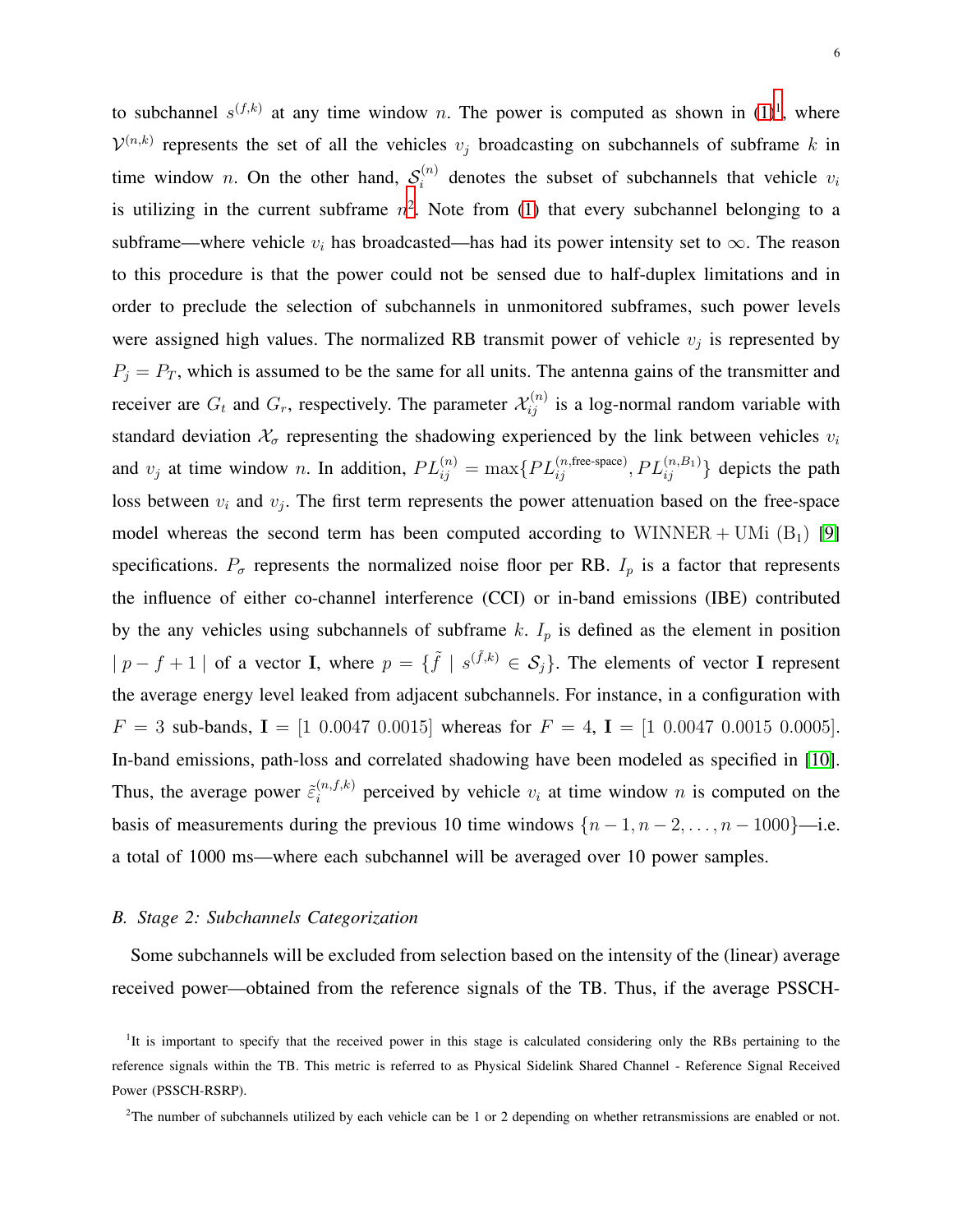RSRP over the past 1000 ms exceeds a certain threshold  $\gamma_{RSRP}^3$  $\gamma_{RSRP}^3$ , those subchannels will be excluded as candidates for the new scheduling process. At this stage, the subchannels whose power could not be monitored, have been implicitly excluded as their power was set to  $\infty$ . If after this stage, the amount of allotable subchannels is less than 20% of the initial number  $|S| = 100F$ , the threshold  $\gamma_{RSRP}$  is incremented by 3 dB and this process is iteratively repeated until the number of candidate subchannels is at least  $0.2|\mathcal{S}|$ . By means of increasing the threshold, the optimality of the candidate subchannels for scheduling is progressively relaxed. Thus, a vehicle becomes more permissive in including subchannels with slightly higher interference level at the expense of increasing the cardinality of the candidate set.

## *C. Stage 3: Subchannel Selection*

Once the number of candidate subchannels is at least  $0.2|\mathcal{S}|$ , each vehicle  $v_i$  will rank the subchannels in ascending order based on the linear average Received Signal Strength Indicator (RSSI)—which is computed across all the RBs of each subchannel. Thus, the selection process consists on each vehicle  $v_i$  creating a set with the best  $20F$  subchannels and then randomly choosing one for SPS transmission. In addition, an optional feature allows the vehicle—with probability  $p_{keep}$ —to skip re-scheduling and maintain the current subchannel [\[6\]](#page-11-5) [\[7\]](#page-11-6). In such a case a new  $T_{SPS}$  value will also be drawn.

### III. EXPONENTIALLY-WEIGHTED MOVING AVERAGE

This procedure is applied to both *Stages 2* and *Stage 3*, i.e. for PSSCH-RSRP and RSSI averaging. Although the linear average can provide a reliable impression of the interference degree, it has been noticed that by prioritizing the most recent measurements with higher weighting values, the performance of the system can be improved. Thus, the average received power of a RB—belonging to subchannel  $s^{(f,k)}$ —at time window n is computed employing the exponentially-weighted measurements over the last 10 time windows, as shown in [\(2\)](#page-6-1)

<span id="page-6-1"></span>
$$
\tilde{\varepsilon}_i^{(n,f,k)} = \left[\sum_{l=1}^{10} \alpha^l\right]^{-1} \sum_{l=1}^{10} \alpha^l \varepsilon_i^{(n-l,f,k)},\tag{2}
$$

where  $\alpha \leq 1$  is an exponential weighting factor. When  $\alpha = 1$ , the procedures in *Stage 2* and *Stage 3* remain unaltered since the standardized linear average will be computed.

<span id="page-6-0"></span><sup>&</sup>lt;sup>3</sup>This threshold is obtained considering the priorities of the CAM messages received in the subchannels and the priority of the message to be transmitted by  $v_i$ . In this work, we have assumed that the priority for all the messages is uniform and equal to 0. Thus, based on [\[7\]](#page-11-6),  $\gamma_{RSRP} = -128$  dBm.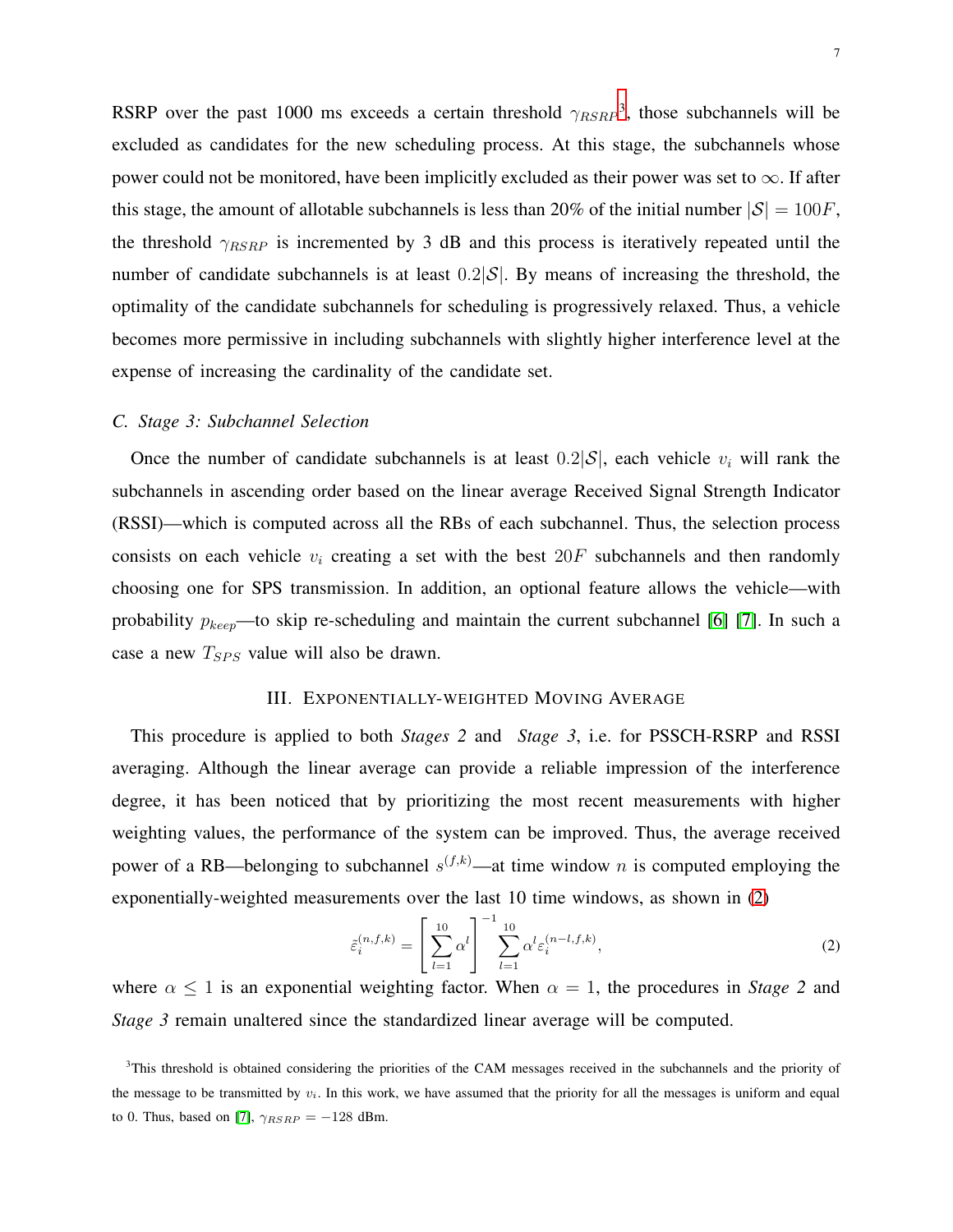## IV. SIMULATIONS

In this section, we compare the standardized 3GPP scheduling method against the proposed variant. We evaluate two classes of vehicular scenarios—urban and freeway—and assess their performance in terms of the PRR using MATLAB. In addition, inspired by [\[11\]](#page-11-10), the types of error causing missed or undecodable packets are classified. For the urban case, a high vehicle density region of the *TAPAS Cologne database* [\[12\]](#page-11-11) was chosen, where an average number of 2000 vehicles over 60 seconds was observed. For the freeway case, a total number of 600 vehicles—distributed among 2 groups of 3 lanes per direction—with average density of 100 vehicles per kilometer was generated using Poisson point processes. In addition, the relevant parameters for the experiments are shown in Table [I.](#page-7-0)

<span id="page-7-0"></span>

| <b>Description</b>                          | Symbol                 | <b>Value</b> | <b>Units</b> |
|---------------------------------------------|------------------------|--------------|--------------|
| Number of RBs per subchannel (per subframe) |                        | 30           |              |
| Number of sub-bands                         | $\,F$                  | 3            |              |
| Number of subchannels per sub-band          |                        | 100          |              |
| Number of subchannels                       |                        | 300          |              |
| CAM message rate                            | $\Delta_{CAM}$         | 10           | Hz           |
| CAM size                                    | $M_{CAM}$              | 190          | bytes        |
| <b>MCS</b>                                  |                        | 7            |              |
| Transmit power per CAM                      |                        | 23           | dBm          |
| Transmit power per RB                       | $P_T$                  | 6.67         | mW           |
| Effective coded throughput (24 CRC bits)    | $\rho$                 | 0.9402       | bps/Hz       |
| Throughput loss coefficient [13]            | $\lambda$              | 0.6          |              |
| SINR threshold                              | $\gamma_T$             | 2.9293       | dB           |
| Distance between Tx and Rx                  | $D_x$                  | 50-300       | m            |
| Scheduling period [7]                       | $T_{SPS}$              | $0.5 - 1.5$  | s            |
| Antenna gain                                | $G_t, G_r$             | 3            | dB           |
| Shadowing standard deviation                | $\mathcal{X}_{\sigma}$ | 7            | dB           |
| Shadowing correlation distance              |                        | 10           | m            |

TABLE I: Simulation parameters

Fig. [2](#page-8-0) and Fig. [3](#page-8-1) compare the performance of the two approaches in a urban scenario with  $p_{keep} = 0$ . The type of PRR shown in Fig. [2,](#page-8-0) i.e. PRR<sub>disk</sub>, represents the mainstream metric that counts all the successfully decoded packets considering every vehicle within a disk of radius  $D_x$  from the transmitter. The second metric, namely  $PRR_{ring}$ , considers only the vehicles located in the ring between  $D_x$  and  $D_x - 50$ . This latter metric was introduced by 3GPP in [\[10\]](#page-11-9)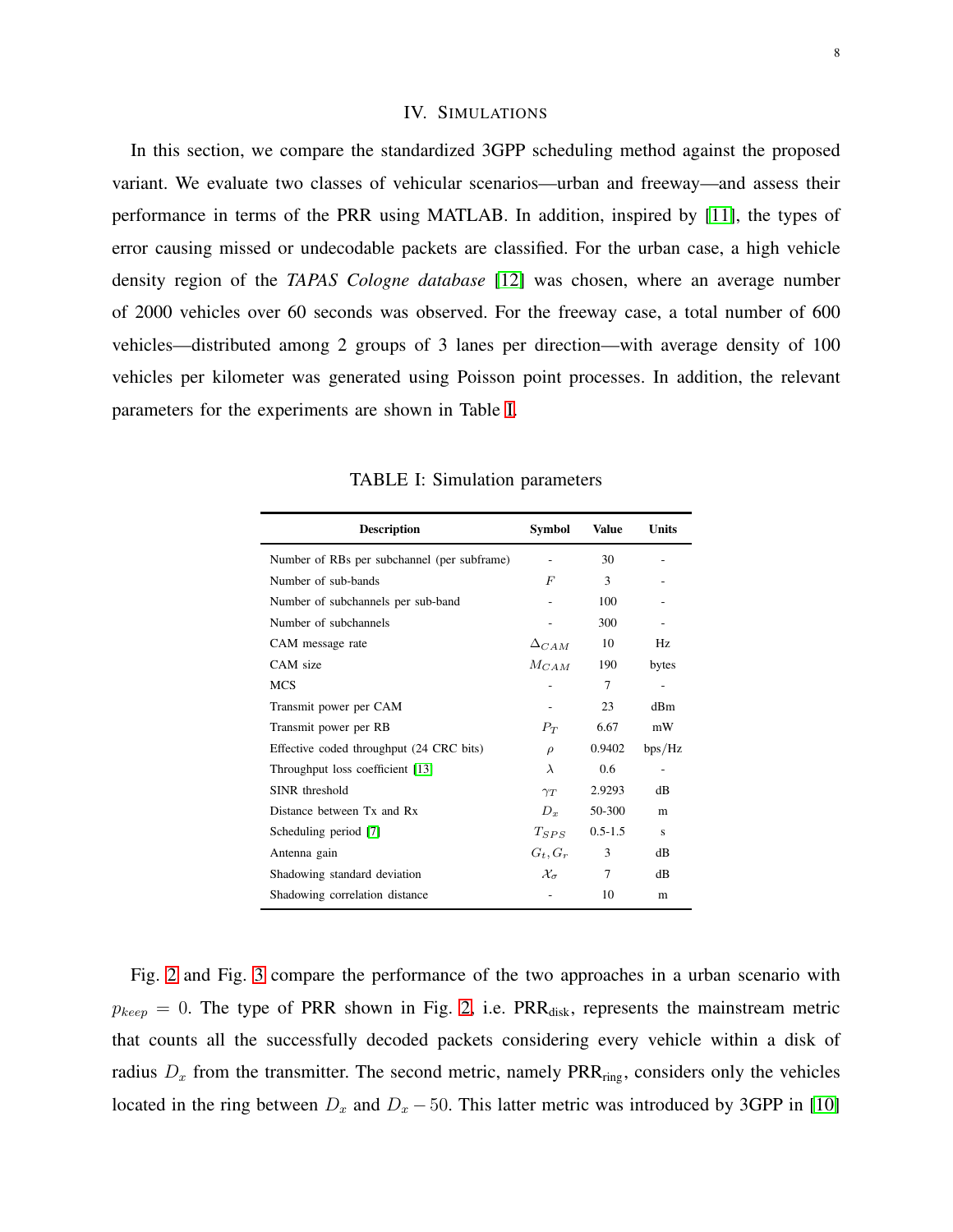<span id="page-8-0"></span>

Fig. 2: PRR<sub>disk</sub> for an urban scenario with  $p_{keep} = 0$ 

<span id="page-8-1"></span>

Fig. 3: PRR<sub>ring</sub> for an urban scenario with  $p_{keep} = 0$ 

<span id="page-8-2"></span>

Fig. 4: PRR<sub>ring</sub> for an urban scenario with  $p_{keep} = 0.2$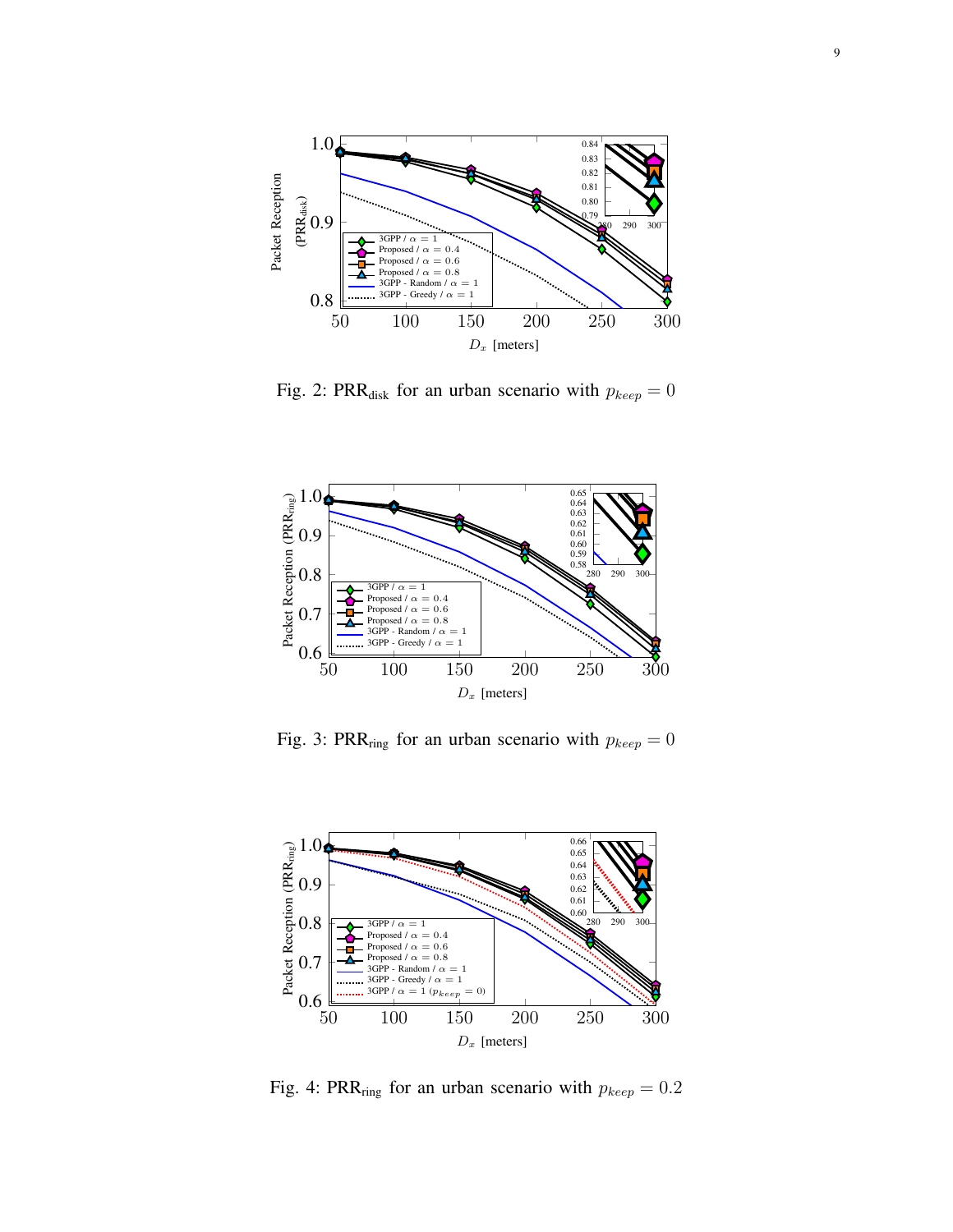in order to evaluate the performance of a specific target group. In addition, the performance curves for greedy and random selection have been included. In the former case, several vehicles experiencing similar subchannel conditions may unknowingly select the same resources; thus leading to an increased amount of collisions. In the latter case, the quantity of packets colliding decreases since the whole set of candidate subchannels is S. Nevertheless, subchannels with high interference may be selected and thus impinging on the PRR. The performance of both random and greedy approaches is suboptimal compared to the standardized method. On the other hand, we can observe that the proposed variant can produce PRR improvement in the near-field and far-field of each transmitting vehicle. This behavior is observed in both kinds of PRR, where the gains for  $\alpha = 0.4$  at  $D_x = 300$  are 2.82% and 3.98%, respectively. It was observed that values smaller than 0.4 tended to decrease performance, to extents lower than when  $\alpha = 1$ . Fig. [4](#page-8-2) shows the PRR<sub>ring</sub> performance when  $p_{keep} = 0.2$ . It can be observed that this optional feature has the potential to boost the performance when compared to the case with  $p_{keep} = 0$ . However, when  $p_{keep} > 0.2$  the dynamism due subchannel allocation changes is insufficient and therefore the PRR suffers degradation due to stasis. Furthermore, the proposed approach dovetails suitably with parameter  $p_{keep}$  and their joint utilization is advantageous for enhancing the system performance. It can also be noticed that the random allocation is unaffected by  $p_{keep}$  whereas the greedy selection is greatly benefited to the extent that it surpasses the former approach.

The packet errors have been classified in several categories as shown in Table [II](#page-10-0) and Table [III.](#page-10-1) In order of hierarchy, the following mutually exclusive classes are recognized:  $(i)$  half-duplex impairment at subchannel level (HD-SC); (ii) half-duplex impairment at subframe level (HD-SF); undecodable packets due to *(iii)* propagation, *(iv)* co-channel interference and *(v)* in-band emissions. Basing our observations on PRR<sub>ring</sub>, in urban scenarios the most detrimental cause for lost packets is CCI while IBE and propagation are responsible for most of the remaining errors. Unreceived packets due to half-duplex (HD-SC and HD-SF) amount less than 1%. On the other hand—in the freeway scenario—because the channel parameters have not been changed with respect to the urban case, we can observe a similar amount of lost packets due to propagation. However, in this case CCI is more relevant since the distribution of vehicles is more condensed; therefore the subchannel reuse distance among vehicles is shorter than in the urban scenario. As a consequence of vehicles being closely packed, the power leakage due to IBE is also more impactul and affects the PRR comparatively more severe than in the urban case.

Note: Across all the simulations, the PRR is computed checking whether every pair of vehicles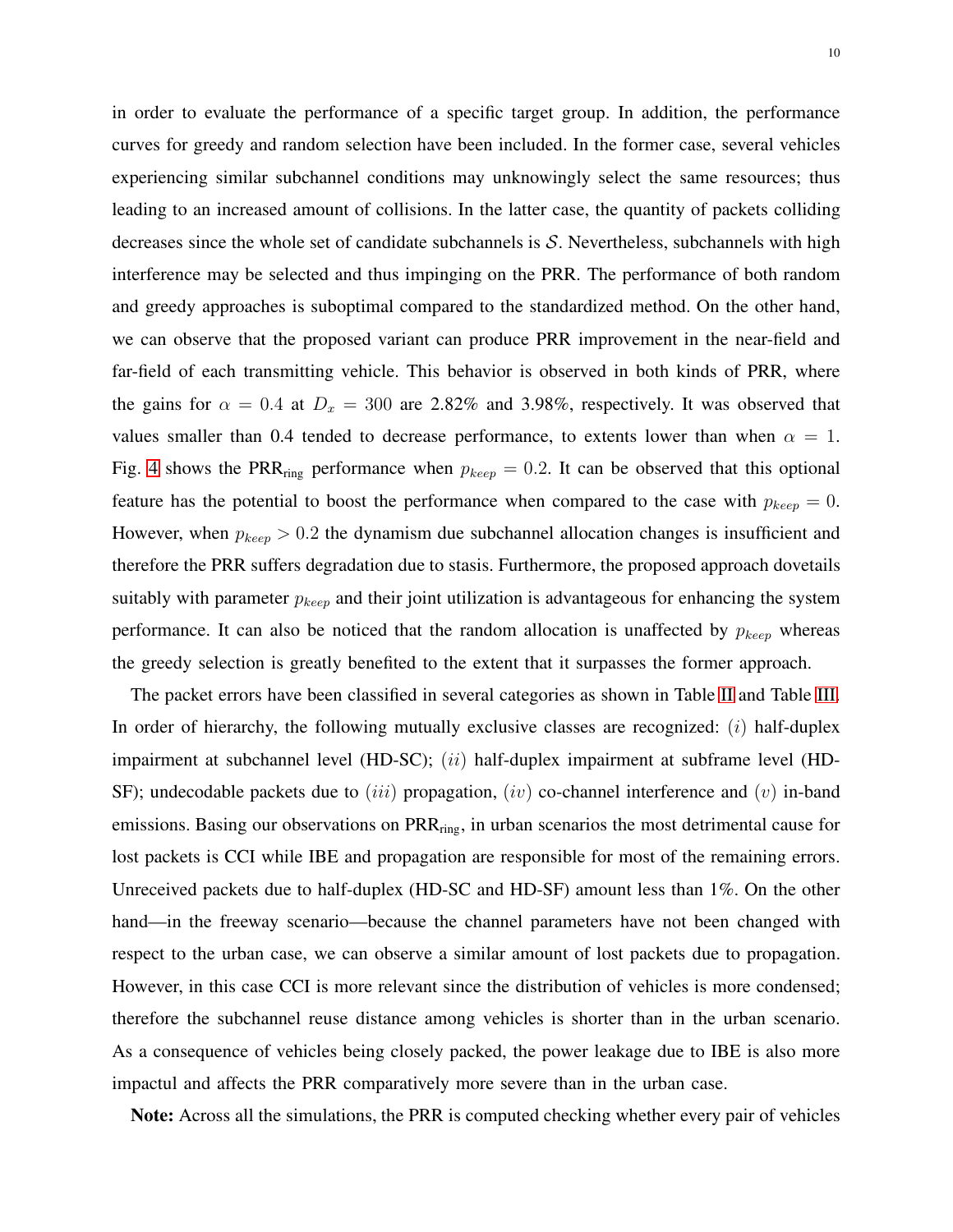| <b>Distance</b> | <b>PRR</b><br>(Disk) | HD-SF<br>(Disk) | HD-SC<br>(Disk) | <b>Propagation</b><br>(Disk) | <b>CCI</b><br>(Disk) | IBE<br>(Disk) | <b>PRR</b><br>(Ring) | HD-SF<br>(Ring) | HD-SC<br>(Ring) | <b>Propagation</b><br>(Ring) | <b>CCI</b><br>(Ring) | IBE<br>(Ring) |
|-----------------|----------------------|-----------------|-----------------|------------------------------|----------------------|---------------|----------------------|-----------------|-----------------|------------------------------|----------------------|---------------|
| 50              | 98.8194              | 0.1262          | 0.1050          | 0.0000                       | 0.8664               | 0.0830        | 98.8194              | 0.1262          | 0.1050          | 0.0000                       | 0.8664               | 0.0830        |
| 100             | 97.7037              | 0.2167          | 0.1093          | 0.0031                       | 1.5919               | 0.3753        | 96.7375              | 0.2952          | 0.1131          | 0.0058                       | 2.2195               | 0.6289        |
| 150             | 95.4630              | 0.3354          | 0.1076          | 0.0799                       | 2.9353               | 1.0788        | 91.9840              | 0.5197          | 0.1036          | 0.1990                       | 5.0226               | 2.1711        |
| 200             | 91.8708              | 0.4291          | 0.1025          | 0.6057                       | 5.0871               | 1.9048        | 84.0963              | 0.6320          | 0.0916          | 1.7436                       | 9.7441               | 3.6924        |
| 250             | 86.5511              | 0.5163          | 0.1017          | 2.3065                       | 7.8852               | 2.6392        | 72.4718              | 0.7469          | 0.1005          | 6.8081                       | 15.2899              | 4.5828        |
| 300             | 79.8627              | 0.5623          | 0.1148          | 5.5492                       | 10.7124              | 3.1986        | 59.0403              | 0.7051          | 0.1553          | 15.6443                      | 19.5148              | 4.9402        |

<span id="page-10-0"></span>TABLE II: Classification in percentage of missed/undecodable packets - Urban scenario with  $\alpha = 1$  and  $p_{keep} = 0$ 

<span id="page-10-1"></span>TABLE III: Classification in percentage of missed/undecodable packets - Freeway scenario with  $\alpha = 1$  and  $p_{keep} = 0$ 

| <b>Distance</b> | <b>PRR</b><br>(Disk) | HD-SF<br>(Disk) | HD-SC<br>(Disk) | <b>Propagation</b><br>(Disk) | <b>CCI</b><br>(Disk) | IBE<br>(Disk) | <b>PRR</b><br>(Ring) | <b>HD-SF</b><br>(Ring) | HD-SC<br>(Ring) | <b>Propagation</b><br>(Ring) | <b>CCI</b><br>(Ring) | IBE<br>(Ring) |
|-----------------|----------------------|-----------------|-----------------|------------------------------|----------------------|---------------|----------------------|------------------------|-----------------|------------------------------|----------------------|---------------|
| 50              | 97.8500              | 0.0911          | 0.2265          | 0.0000                       | .5033                | 0.3291        | 97.8500              | 0.0911                 | 0.2265          | 0.0000                       | 1.5033               | 0.3291        |
| 100             | 94.8317              | 0.0940          | 0.4026          | 0.0032                       | 3.2755               | 1.3930        | 93.1256              | 0.0957                 | 0.5021          | 0.0050                       | 4.2773               | 1.9943        |
| 150             | 91.2680              | 0.0999          | 0.4870          | 0.0611                       | 5.2521               | 2.8318        | 84.4430              | 0.1113                 | 0.6486          | 0.1721                       | 9.0375               | 5.5875        |
| 200             | 87.1069              | 0.1088          | 0.5463          | 0.4599                       | 7.4548               | 4.3233        | 73.9374              | 0.1369                 | 0.7341          | 1.7222                       | 14.4259              | 9.0434        |
| 250             | 82.6517              | 0.1193          | 0.5834          | 1.5996                       | 9.4906               | 5.5553        | 62.7991              | 0.1661                 | 0.7489          | 6.6780                       | 18.5624              | 11.0456       |
| 300             | 78.0224              | 0.1350          | 0.6020          | 3.6732                       | 11.1518              | 6.4157        | 51.2963              | 0.2256                 | 0.7088          | 15.6445                      | 20.7422              | 11.3826       |

 $v_i$  and  $v_j$  is within the awareness distance  $D_x$  or not. If affirmative, the SINR  $\gamma_{ij}^{(f,k)}$  experienced by  $v_i$  upon reception of a packet transmitted by  $v_j$  on subchannel  $s^{(f,k)}$  is compared against a threshold  $\gamma_T = 10 \cdot \log_{10}(2^{\rho/\lambda} - 1)$  [\[13\]](#page-11-12), which is derived from the parameters in Table [I.](#page-7-0) It is assumed that a message can be correctly decoded if its SINR is larger than  $\gamma_T$ .

## V. CONCLUSION

We have proposed an alternative to the standardized linear power averaging procedure—for PSSCH-RSRP and RSSI resource blocks—which has shown a positive impact in terms of PRR performance. In addition, we have shown through simulations that in two different environments, namely urban and freeway, the proposed variant is capable of excelling the standardized method. It should be noted that such a gain is only due to an improved management of subchannel selection in the scheduling procedure since no other features such as congestion control were introduced. For this reason, we foresee the potential of this modification to be combined with